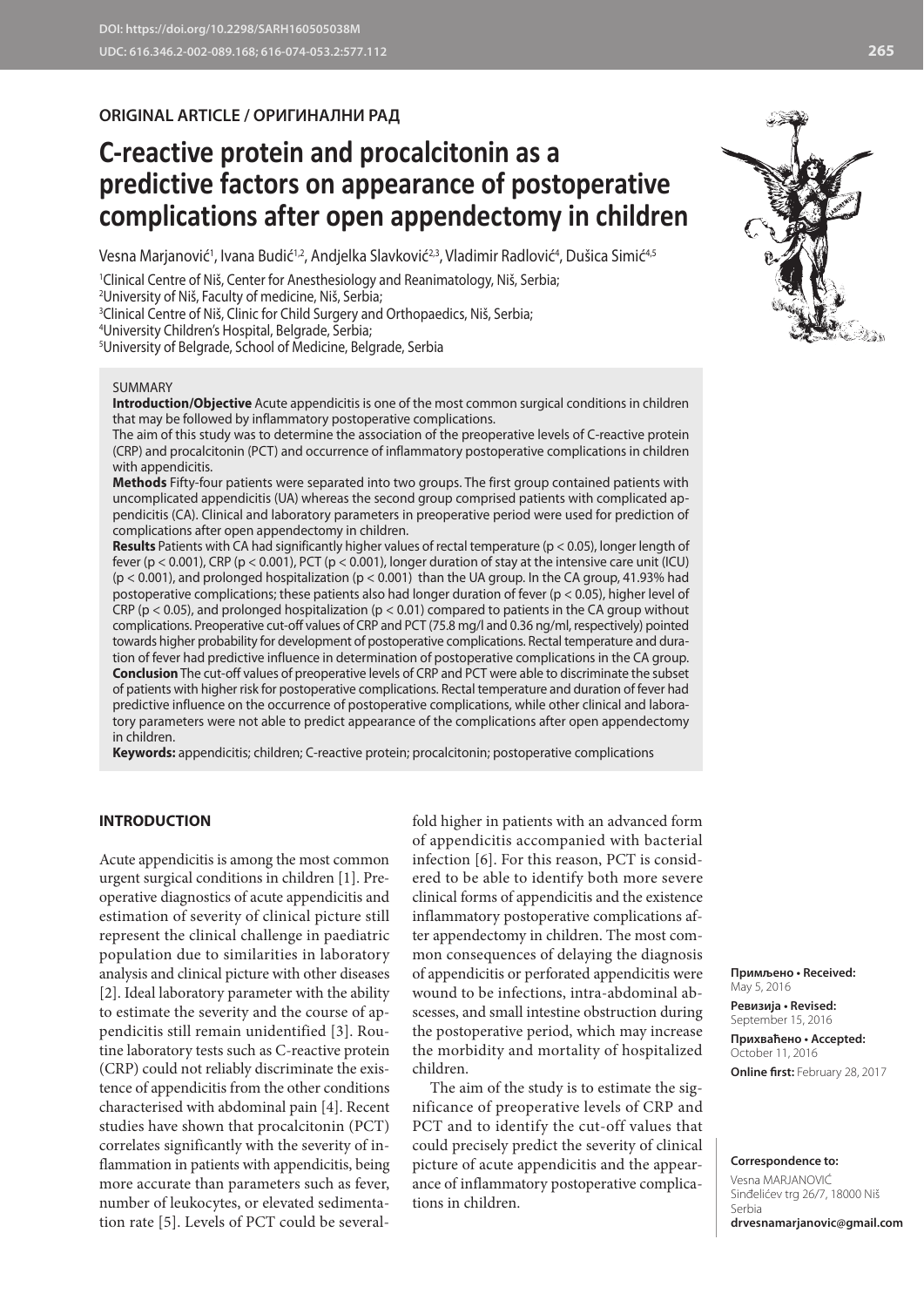## **METHODS**

This retrospective clinical study encompassed 54 young patients with a diagnosis of acute appendicitis, with age ranging from three to 15 years, at the Clinic for Child Surgery and Orthopaedics, Clinical Centre of Niš. Written informed consent was obtained from parents of all the patients. The patients were divided into two groups: the first group consisted of 23 patients with uncomplicated appendicitis (UA) (phlegmonous appendicitis), while the second group comprised 31 patients with complicated appendicitis (CA). In this setting, appendicitis was considered complicated when localised or widespread peritonitis, abscess or appendix perforation were registered intraoperatively. A diagnosis of acute appendicitis was made, based on clinical, laboratory, and radiographic findings during the preoperative period. Postoperative pathohistological examination of appendix was used to determine the severity and the extent of appendix inflammation. The appearance of other inflammatory complications with special emphasis on wound infection, occurrence of postoperative abscess or intestinal obstruction, within 30 days after open appendectomy, was also analyzed in both groups of patients. Patients appendectomized due to other reasons as well as those that had a hematological disease or proved immune disturbances were excluded from the analysis. All the patients had undergone standard preoperative preparation and antibiotic prophylaxis.

The following parameters were analyzed: age, body weight, sex, length of preoperative observation, body temperature (axillar and rectal temperature), and duration of fever. White blood cell count (WBC) and percentage of neutrophils (Ne), levels of CRP and PCT were determined before the surgical intervention. After open appendectomy, the overall duration of hospital treatment as well as the duration of stay at the intensive care unit (ICU) was also followed.

Blood samples were taken from peripheral vein and hematology parameters were analyzed on the Ac $\cdot$ T diff $T^M$ hematology analyzer (Beckman Coulter, Brea, CA, USA). The levels of CRP were determined on Ilab 300 clinical chemistry analyser (Werfen, Barcelona, Spain) with the reference values range of 1–5 mg/l. The level of PCT was performed by the immunoluminometric method (LUMItest™, B·R·A·H·M·S Diagnostica, Berlin, Germany) using the Modular Analytics E170 analyser (Roche Diagnostics, Indianapolis, IN, USA). Values of PCT below 0.05 ng/ml were considered normal.

#### **Statistical analysis**

Descriptive statistics consisted of the number (n), percentage (%), arithmetic mean, and standard deviation. For parametric testing, Student's t-test or nonparametric Mann–Whitney test, as well as the  $\chi^2$  test or Fisher's exact test were used. The receiver operating characteristic curve (ROC) analysis was used to define sensitivity and specificity of laboratory parameters for measurement of their influence on the appearance of complications. In order to test whether clinical or laboratory parameters have predictive influence on appearance of postoperative complications after open appendectomy, we performed multivariate logistic regression. Values considered statistically significant had p < 0.05. Statistical analysis was performed using R: A language and environment for statistical computing (R Foundation for Statistical Computing, Vienna, Austria).

## **RESULTS**

All the data were successfully collected according to the study protocol for the complete group of 54 patients. There was no difference between UA and CA groups, concerning the age of patients, their body weight, length of preoperative observation, and axillar body temperature values, as shown in Table 1. The CA group had higher values of rectal temperature compared to the UA group (38.37  $\pm$  0.79°C vs.  $37.79 \pm 0.82$ °C, p < 0.05). The fever lasted longer in the CA group than in the UA group  $(4.33 \pm 3.44$  days vs.  $1.56 \pm 1.19$  days,  $p < 0.001$ ) (Table 1). There was no difference concerning the number of leukocytes or neutrophilia between the groups, although the higher number of leukocytes (17.94  $\pm$  6.81  $\times$  10<sup>9</sup>/l vs. 14.42  $\pm$  5.26  $\times$  10<sup>9</sup>/l), and more prominent neutrophilia (79.74% ± 8.36% vs. 76.65% ± 11.18%) were recorded in the CA group than in the UA group (Table1). The levels of CRP in the CA group were significantly higher than in the UA group of patients (69.49  $\pm$  46.56 mg/l vs. 18.49  $\pm$  24.15 mg/l, p < 0.001). Higher preoperative levels of PCT were also registered in the CA group than in the UA group patients  $(5.61 \pm 9.68 \text{ ng/ml})$ vs.  $0.13 \pm 0.11$ ng/ml, p < 0.001) (Table 1).

Inflammatory postoperative complications were found only in the CA group, while in the UA group no complications developed after the removal of the inflamed appendix

**Table 1.** Characteristics of clinical and laboratory parameters in patients with uncomplicated (UA) and complicated appendicitis (CA) groups

| Parameters                                    | <b>UA</b><br>$(n = 23)$ | CA<br>$(n = 31)$  | p-value   |
|-----------------------------------------------|-------------------------|-------------------|-----------|
| Age (years)                                   | $10.26 \pm 3.49$        | $8.81 \pm 3.69$   | p > 0.05  |
| Body weight (kg)                              | $37.52 \pm 17.54$       | $33.71 \pm 14.6$  | p > 0.05  |
| Boys $- n$ $%$                                | 15/23 (65.20%)          | 23/31 (74.20%)    | p > 0.05  |
| Girls – $n$ (%)                               | 8/23 (34.80%)           | 8/31 (25.8%)      | p > 0.05  |
| Length of preoperative<br>observation (hours) | $10.05 \pm 10.75$       | $8.10 \pm 7.40$   | p > 0.05  |
| Axillar temperature (°C)                      | $37.35 \pm 0.72$        | $37.75 \pm 0.72$  | p > 0.05  |
| Rectal temperature (°C)                       | $37.80 \pm 0.82$        | $38.37 \pm 0.80$  | p < 0.05  |
| Length of fever (days)                        | $1.57 \pm 1.20$         | $4.33 \pm 3.44$   | p < 0.001 |
| WBC $(x 109/I)$                               | $14.42 \pm 5.26$        | $17.94 \pm 6.81$  | p > 0.05  |
| Ne (%)                                        | $76.65 \pm 11.18$       | $79.74 \pm 8.36$  | p > 0.05  |
| CRP (mg/l)                                    | $18.49 \pm 24.15$       | $69.49 \pm 46.56$ | p < 0.001 |
| PCT (ng/ml)                                   | $0.13 \pm 0.12$         | $5.61 \pm 9.68$   | p < 0.001 |
| Postoperative<br>complications (%)            | $0(0\%)$                | 13/31 (41.90%)    | p < 0.001 |
| Duration of stay in<br>the ICU (days)         | $0.48 \pm 0.73$         | $5.59 \pm 4.08$   | p < 0.001 |
| Overall hospital<br>treatment (days)          | $7.21 \pm 1.56$         | $12.16 \pm 5.77$  | p < 0.001 |

Ne – neutrophils; WBC – white blood cell count; CRP – C-reactive protein; PRC – procalcitonin; ICU – intensive care unit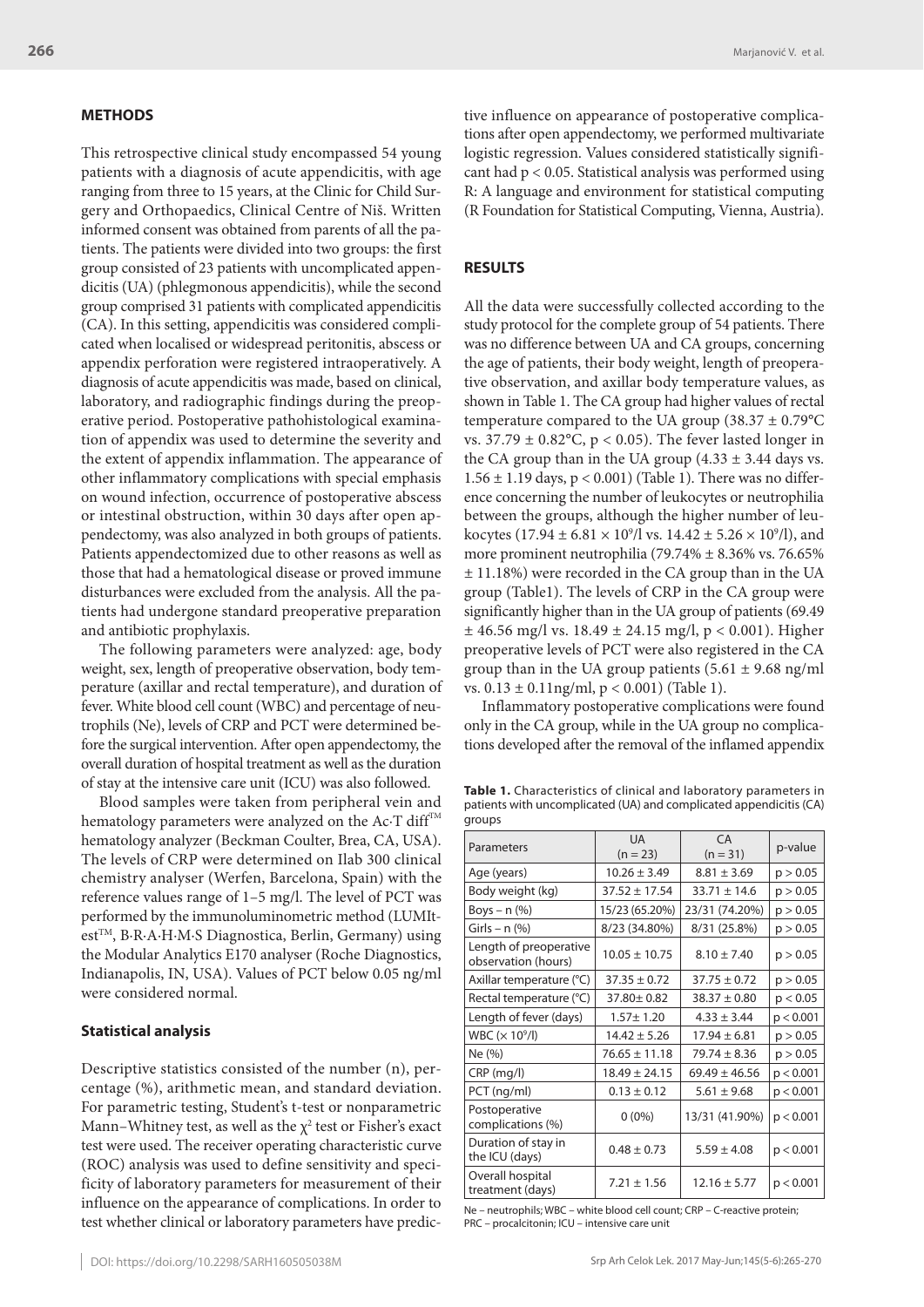

Figure 1. Receiver operating characteristic (ROC) curve for predicting inflammatory postoperative complications based on average CRP levels

 $(p < 0.001)$ . Duration of stay in the ICU was significantly prolonged in the CA group  $(5.59 \pm 4.08$  days) compared to the UA subgroup  $(0.48 \pm 0.73 \text{ days})$  ( $p < 0.001$ ). Overall hospital treatment was longer in patients with CA (12.16  $\pm$ 5.77 days) compared to the UA group  $(7.21 \pm 1.56$  days), p < 0.001 (Table 1).

The ROC analysis determined the cut-off values for CRP (75.8 mg/l) and PCT (0.36 ng/ml) (Figures 1 and 2). The ROC curve shape pointed out that CRP levels above the established cut-off values, with high sensitivity (76.9%) and specificity (87.5%), could predict occurrence of inflammatory postoperative complications in appendectomized children  $(p = 0.001)$  (Figure 1). Area under the ROC curve value of 0.823 with standard error of 0.076 and 95% confidence interval (0.674–0.973) points toward predictive impact of CRP levels for the development of postoperative complications.

The shape of ROC curve pointed that PCT values above the determined cut-off values are highly sensitive and specific predictors of appearance of inflammatory postoperative complications ( $p = 0.006$ ) (Figure 2). Area under the curve of 0.888 with standard error of 0.055 and 95% confidence interval (0.780–0.995) points toward the positive predictive impact of PCT values, with sensitivity of 100% and specificity of 78.1%, on the postoperative complications occurrence.

Analysis of clinical and laboratorial parameters in patients with CA in regard to the development of postoperative complications detected that 18 (58.07%) patients have



**Figure 2.** ROC curve for predicting inflammatory postoperative complications based on average PCT levels

**Table 2.** Clinical and laboratory parameters of patients in complicated appendicitis group with postoperative complications

| Parameters                           | <b>No</b><br>$(n = 18)$ | Yes<br>$(n = 13)$ | p-value  |
|--------------------------------------|-------------------------|-------------------|----------|
| Axillar temperature (°C)             | $37.74 \pm 0.77$        | $37.76 \pm 0.67$  | p > 0.05 |
| Rectal temperature (°C)              | $38.44 \pm 0.88$        | $38.28 \pm 0.70$  | p > 0.05 |
| Length of fever (days)               | $3 + 1.37$              | $6.08 \pm 4.50$   | p < 0.05 |
| WBC $(\times 10^9/l)$                | $17.79 \pm 7.84$        | $18.13 \pm 5.38$  | p > 0.05 |
| Ne (%)                               | $79.17 \pm 8.28$        | $80.50 \pm 8.73$  | p > 0.05 |
| $CRP$ (mg/l)                         | $55.60 \pm 30.51$       | $87.65 \pm 58.03$ | p < 0.05 |
| PCT (ng/ml)                          | $5.03 \pm 10.32$        | $6.76 \pm 9.28$   | p > 0.05 |
| Duration of stay<br>in ICU (days)    | $04.60 \pm 1.97$        | $7.00 \pm 5.75$   | p > 0.05 |
| Overall hospital<br>treatment (days) | $9.67 \pm 3.53$         | $15.62 \pm 6.59$  | p < 0.01 |

no postoperative complications; however, complications were detected in 13 patients (41.93%). Fever duration ( $p < 0.05$ ), CRP level ( $p < 0.05$ ), and the duration of hospitalization ( $p < 0.01$ ) have significant influence for the development of postoperative complications in the CA group, i.e. CA patients without postoperative complications have shorter duration of fever, lower CRP levels, and shorter hospitalization time than patients with postoperative complications (Table 2). Multivariate analysis of clinical and laboratory parameters in patients with CA detected that preoperative rectal temperature ( $p = 0.05$ ) and duration of fever ( $p = 0.02$ ) had significant influence on the prediction of occurrence of postoperative complications (Table 3).

**Table 3.** Multivariate analysis of clinical and laboratory parameters in prediction of postoperative complications in patients with complicated appendicitis

| Omnibus tests of model<br>coefficients | $X^2$    | Sig.   | Model summary | -2 Log likelihood | Cox & Snell $R^2$ | Nagelkerke R <sup>2</sup> |
|----------------------------------------|----------|--------|---------------|-------------------|-------------------|---------------------------|
|                                        | 16.414   | 0.006  |               | 23.477            | 0.432             | 0.578                     |
|                                        | B        | S.E.   | Wald          | df                | Sig.              | Exp(B)                    |
| Axillar temperature                    | 6.344    | 3.519  | 3.250         |                   | 0.071             | 569.192                   |
| Rectal temperature                     | $-6.405$ | 3.264  | 3.850         |                   | 0.050             | 0.002                     |
| Length of fever                        | 0.935    | .411   | 5.167         |                   | 0.023             | 2.546                     |
| <b>WBC</b>                             | 0.122    | 0.120  | 1.029         |                   | 0.310             | 1.130                     |
| <b>Ne</b>                              | 0.032    | 0.097  | 0.107         |                   | 0.744             | 1.032                     |
| Constant                               | $-2.370$ | 33.992 | 0.005         |                   | 0.944             | 0.093                     |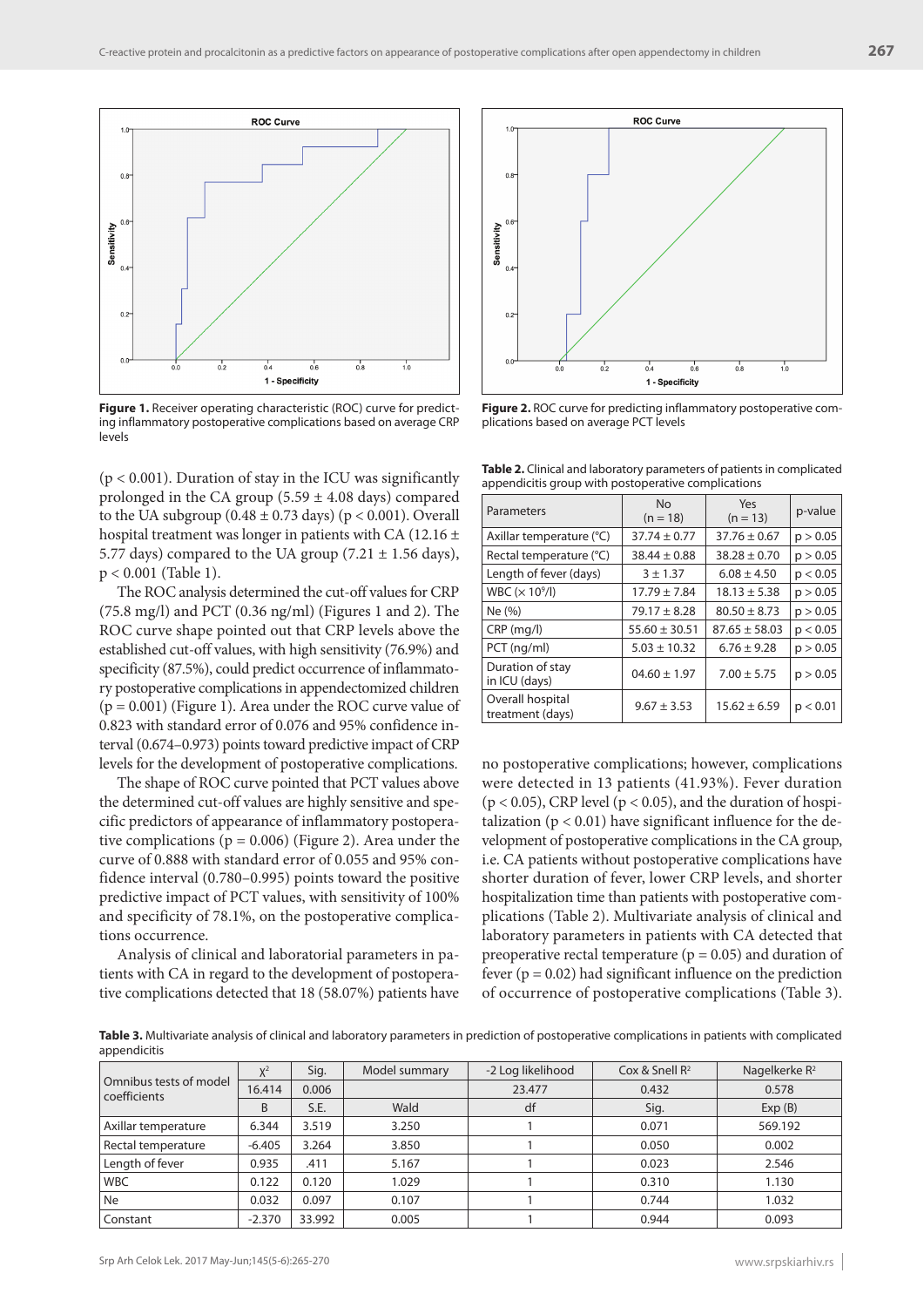| Omnibus tests of model<br>coefficients | $\mathcal{U}^{\mathcal{L}}$ | Sig.  | Model summary | -2 Log likelihood | Cox & Snell $R^2$ | Nagelkerke $R^2$ |
|----------------------------------------|-----------------------------|-------|---------------|-------------------|-------------------|------------------|
|                                        | 0.577                       | 0.749 |               | 18.519            | 0.038             | 0.052            |
|                                        | B                           | S.E.  | Wald          | df                | Sig.              | Exp(B)           |
| <b>CRP</b>                             | 0.013                       | 0.019 | 0.445         |                   | 0.505             | 1.013            |
| <b>PCT</b>                             | 0.003                       | 0.061 | 0.003         |                   | 0.958             | 1.003            |
| Constant                               | $-1.457$                    | .224  | 1.418         |                   | 0.234             | 0.233            |

**Table 4.** Multivariate analysis of CRP and PCT in prediction of postoperative complications in patients with complicated appendicitis

Other parameters, including CRP and PCT, had no such predictive ability regarding the appearance of postoperative complications in the CA group (Table 4).

#### **DISCUSSION**

This study has shown that the rise of rectal temperature and prolonged fever during the hospital treatment, as well as high preoperative values of CRP and PCT, might be seen in children with complicated appendicitis. If the average preoperative values of CRP are above 75.8 mg/l and PCT values are higher than 0.36 ng/ml (high sensitivity for CRP amounts to 76.9%, and 100% for PCT), post-appendectomy inflammatory complications are expected. In the CA group of patients with postoperative complications, longer duration of fever and higher levels of CRP could be expected and consequently lead to the prolongation of hospital stay.

Laboratory parameters for the diagnosis of acute appendicitis traditionally rely on the number of leukocytes, CRP levels, and rectal temperature rise – all of which demonstrate low sensitivity and specificity for approximate confirmation of acute appendicitis [7]. In a study by Youatou Towo et al. [8], the rise of leukocytes and neutrophil percentage as well as the elevation of CRP and fibrinogen were detected in complicated forms of appendicitis. In contrast to previous authors, Eldar et al. [9] have shown that laboratory parameters have no significance in defining the severity of appendicitis. Our study suggests that elevation in the number of leukocytes and the rise of neutrophil percentage could not define the severity of acute appendicitis in children, based on the absence of difference between the CA and UA groups. The role of CRP in diagnosing appendicitis is problematic even nowadays [10, 11]. CRP is a plasma protein, whose level is raised in response to cytokines induced by tissue injury, infection, or inflammation [12]. In a study by Kim et al. [13], the CRP level was found to be a good predictor of complicated form of appendicitis. Another study found that CRP has a sensitivity of 83–90% for determining complicated forms of appendicitis in children (perforation and abscess formation) [12]. Contrary to this, some authors claim that specificity and sensitivity of biochemical markers might be improved with the clinical picture of patients [14]. Our study finds that CRP levels above 69.49 mg/l strongly point towards existence of complicated appendicitis in contrast to the uncomplicated form, where the levels of CRP tend to be lower than 18.49 mg/l. In this way this study shows that preoperative values of CRP could be a reliable predictor of complicated appendicitis in children. Kafetzis et al. [15] found that elevation of PCT above 0.5 ng/ml has sensitivity of 73% and specificity of 92.3% for defining the perforated appendicitis in children. Anielski et al. [10] found evidence that elevated PCT represents a biomarker of appendicitis, did not manage to define the cut-off values for various forms of appendicitis. Our study shows the existence of higher PCT values in children with complicated appendicitis (5.61 ng/ml), while PCT levels were considerably lower in uncomplicated forms (0.13 ng/ml), which might be useful in defining the severity of acute appendicitis in children. Our study finds that CRP and PCT are more useful than number of leukocytes and neutrophil percentage for identifying complicated forms of acute appendicitis in children.

In case of postoperative complications after appendectomy, elevated number of leukocytes could not reliably predict postoperative abscesses after appendectomy, since only 50% of cases have leukocytosis above  $14 \times 10^9$ /l [16]. A study that identifies CRP as a marker of postoperative complications after appendectomy found that CRP values above 100mg/l reliably predict appearance of postoperative complications [17]. Besides its diagnostic value, PCT was found to have prognostic impact able to identify postappendectomy complications [18]. In case of preoperative levels of CRP higher than 3 mg/l and PCT values above 0.18 ng/ml, a higher percentage of complications might be expected. Therefore, the surgical intervention should be done sooner [19]. Preoperative values of CRP and PCT in our study have shown excellent predictive abilities for appearance of inflammatory postoperative complications in children after appendectomy. If the CRP and PCT are higher than their cut off values, 75.8 mg/l for CRP (sensitivity of 76.9% and specificity of 87.5%) and 0.36 ng/ml for PCT (sensitivity of 100% and specificity of 78.1%), respectively, the postoperative complications could be expected in 95% of patients after appendectomy.

The outcome of advanced appendicitis is difficult to determine. Ideally, a pathway for the treatment of advanced appendicitis would identify those at risk for developing a postoperative complication, having in mind that complications such as intra-abdominal abscess have the incidence of 5–28% [20, 21]. Other studies showed that the use of laboratory evaluation as discharge criteria in advanced appendicitis can help to identify a small subset of patients who are at an increased risk of developing an intra-abdominal abscess and prolonged hospitalization in the perforated appendicitis [16, 22]. In a recent study by Fike et al. [22] it was shown that the occurrence of an intra-abdominal abscess doubles the hospital stay and cost of perforated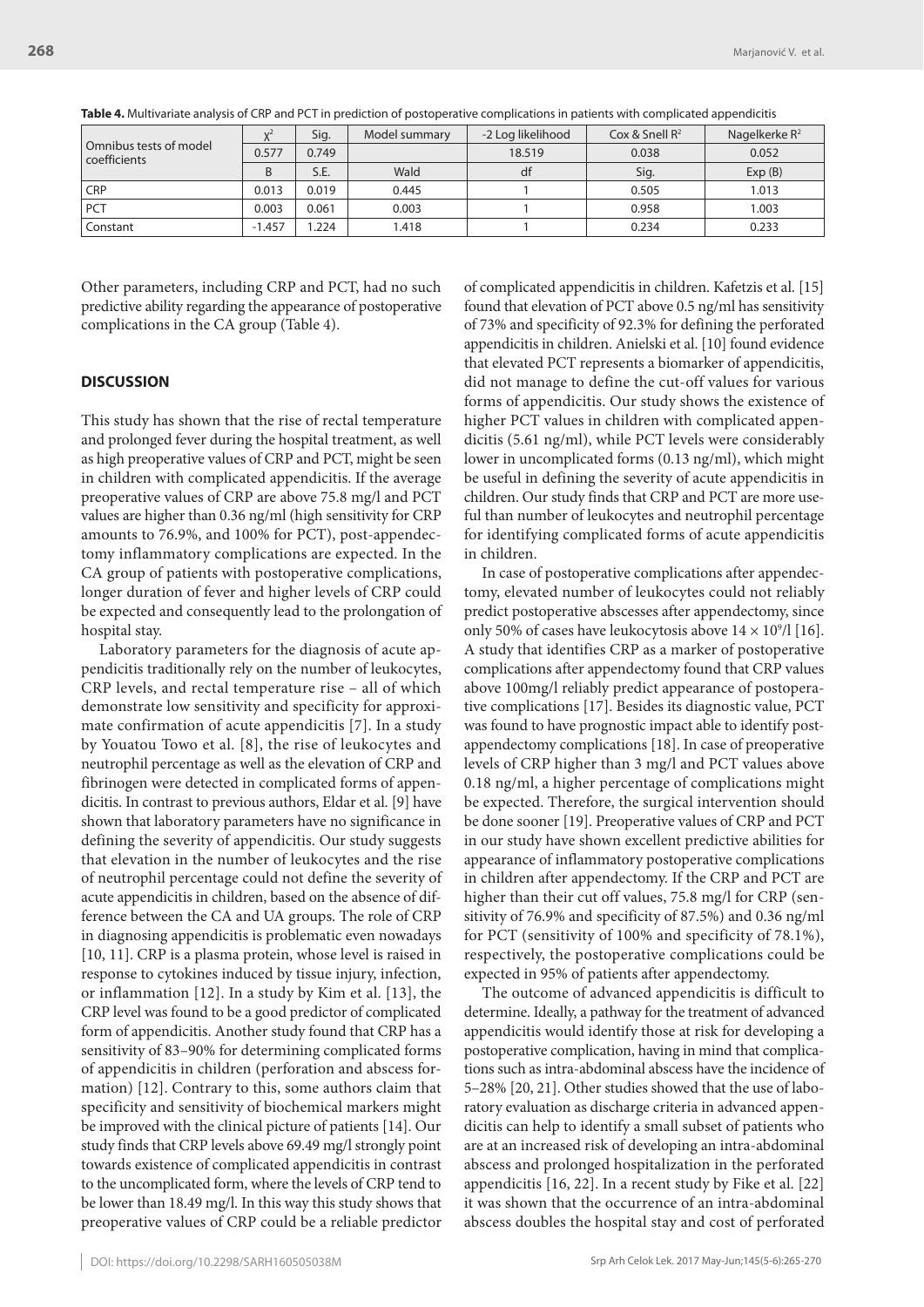appendicitis [22]. In our study, 41.93% of patients with postoperative complications in the CA group had longer duration of fever, higher level of CRP, and prolonged hospitalization compared to patients without postoperative complications in the CA group. In multivariate analysis, we detected that prolonged duration of fever and higher level of rectal temperature were significant predictors of occurrence of postoperative complications in the CA group. Also, Obinwa et al. [23] detected that preoperative pyrexia was the most discriminatory factor among other preoperative systematic inflammatory parameters in predicting postoperative complications. In our study, other clinical and laboratory parameters have no ability to predict postoperative complications. Determination of predictive abilities of preoperative risk factors, including PCT and CRP, was limited by the small number of patients with postoperative complications in the CA group (only 13 patients) in our pilot study. Therefore, further studies including more patients are needed to confirm certain risk factors for postoperative complications in pediatric patients with CA. Cut-off value of preoperative level of CRP and PCT discriminates the subset of patients at a higher risk for postoperative complications, and these

#### **REFERENCES**

- 1. Rothrock SG, Pagane J. Acute appendicitis in children: Emergency department diagnosis and management. Ann Emerg Med. 2000; 36(1):39–51.
- 2. Nance ML, Adamson WT, Hedrick HL. Appendicitis in the young child: A continuing diagnostic challenge. Pediatr Emerg Care. 2000; 16(3):160–2.
- 3. Andersson RE. Meta-analysis of the clinical and laboratory diagnosis of appendicitis. Br J Surg. 2004; 91(1):28–37.
- 4. Kim E, Subhas G, Mittal VK, Golladay ES. C-reactive protein estimation does not improve accuracy in the diagnosis of acute appendicitis in pediatric patients. Int J Surg. 2009; 7(1):74–7.
- 5. Kouame DB, Garrigue MA, Lardy H, Machet MC, Giraudeau B, Robert M. Is procalcitonin able to help in paediatric appendicitis diagnosis? Ann Chir. 2005; 130(3):169–74.
- 6. Becker KL, Snider R, Nylen ES. Procalcitonin assay in systemic inflammation, infection, and sepsis: clinical utility and limitations. Crit Care Med. 2008; 36(3):941–52.
- 7. Tepel J, Sommerfeld A, Klomp HJ, Kapischke M, Eggert A, Kremer B. Prospective evaluation of diagnostic modalities in suspected acute appendicitis. Langenbecks Arch Surg. 2004; 389(3):219–24.
- 8. Youatou Towo P, Ramadan AS, Ngatchou W, Djiélé JN, Etienne A, Capelluto E, et al. Predictors of early outcome after acute appendicitis: is delaying surgery for acute appendicitis an option? A retrospective study. Eur J Trauma Emerg Surg. 2012; 38(6):641–6.
- 9. Eldar S, Nash E, Sabo E, Matter I, Kunin J, Mogilner JG, et al. Delay of surgery in acute appendicitis. Am J Surg. 1997; 173(3):194–8.
- 10. Anielski R, Kusnierz-Cabala B, Szafraniec K. An evaluation of the utility of additional tests in the preoperative diagnostics of acute appendicitis. Langenbecks Arch Surg. 2010; 395(8):1061–8.
- 11. Kwan KY, Nager AL. Diagnosing pediatric appendicitis: usefulness of laboratory markers. Am J Emerg Med. 2010; 28(9):1009–15.
- 12. Rodríguez-Sanjuán JC, Martín-Parra JI, Seco I, García-Castrillo L, Naranjo A. C-reactive protein and leukocyte count in the diagnosis of acute appendicitis in children. Dis Colon Rectum. 1999; 42(10):1325–9.
- 13. Kim OH, Cha YS, Hwang SO, Jang JY, Choi EH, Kim HI, et al. Use of Delta Neutrophil Index and Myeloperoxidase Index for Predicting

inflammatory parameters should be monitored more closely after surgical treatment of CA. Early diagnosis of surgical complications in patients with complicated appendicitis is an ongoing challenge and there is a continuing quest for a more reliable prognostic biomarker or clinical scoring system.

# **CONCLUSION**

This study has shown that higher values of CRP and PCT might be expected in children with complicated appendicitis. Cut-off values of CRP and PCT could discriminate the subset of patients with a higher risk for the development of postoperative complications. Patients with postoperative complications in the CA group are associated with longer duration of fever, higher level of CRP, and prolonged hospitalization; however, only rectal temperature and duration of fever had predictive significance regarding the occurrence of postoperative complications. Further studies with more patients are needed to detect influence of inflammatory parameters in predicting complications after open appendectomy in children.

Acute Complicated Appendicitis in Children. PLoS One. 2016; 11(2):e0148799.

- 14. McGowan DR, Sims HM, Zia K, Uheba M, Shaikh IA. The value of biochemical markers in predicting a perforation in acute appendicitis. ANZ J Surg. 2013; 83(1-2):79–83.
- 15. Kafetzis DA, Velissariou IM, Nikolaides P, Sklavos M, Maktabi M, Spyridis G, et al. Procalcitonin as a predictor of severe appendicitis in children. Eur J Clin Microbiol Infect Dis. 2005; 24(7):484–7.
- 16. Fallon SC, Brandt ML, Hassan SF, Wesson DE, Rodriguez JR, Lopez ME. Evaluating the effectiveness of a discharge protocol for children with advanced appendicitis. J Surg Res. 2013; 184(1):347– 51.
- 17. Shelton JA, Brown JJ, Young JA. Preoperative C-reactive protein predicts the severity and likelihood of complications following appendicectomy. Ann R Coll Surg Engl. 2014; 96(5):369–72.
- 18. Chakhunashvili L, Inasaridze A, Svanidze S, Samkharadze J, Chkhaidze I. Procalcitonin as the biomarker of inflammation in diagnostics of pediatric appendicular peritonitis and for the prognosis of early postoperative complications. Georgian Med News. 2005; 129:78–81.
- 19. Gavela T, Cabeza B, Serrano A, Casado-Flores J. C-reactive protein and procalcitonin are predictors of the severity of acute appendicitis in children. Pediatr Emerg Care. 2012; 28(5):416–9.
- 20. Rice-Townsend S, Hall M, Barnes JN, Baxter JK, Rangel SJ. Hospital readmission after management of appendicitis at freestanding children's hospitals: contemporary trends and financial implications. J Pediatr Surg. 2012; 47(6):1170–6.
- 21. Rice-Townsend S, Hall M, Barnes JN, Lipsitz S, Rangel SJ. Variation in risk-adjusted hospital readmission after treatment of appendicitis at 38 children's hospitals: an opportunity for collaborative quality improvement. Ann Surg. 2013; 257(4):758–65.
- 22. Fike FB, Mortellaro VE, Juang D, Sharp SW, Ostlie DJ, St. Peter S. The impact of postoperative abscess formation in perforated appendicitis. J Surg Res. 2011; 170(1):24–6.
- 23. Obinwa O, Peirce C, Cassidy M, Fahey T, Flynn J. A model predicting perforation and complications in paediatric appendicectomy. Int J Colorectal Dis. 2015; 30:559–65.